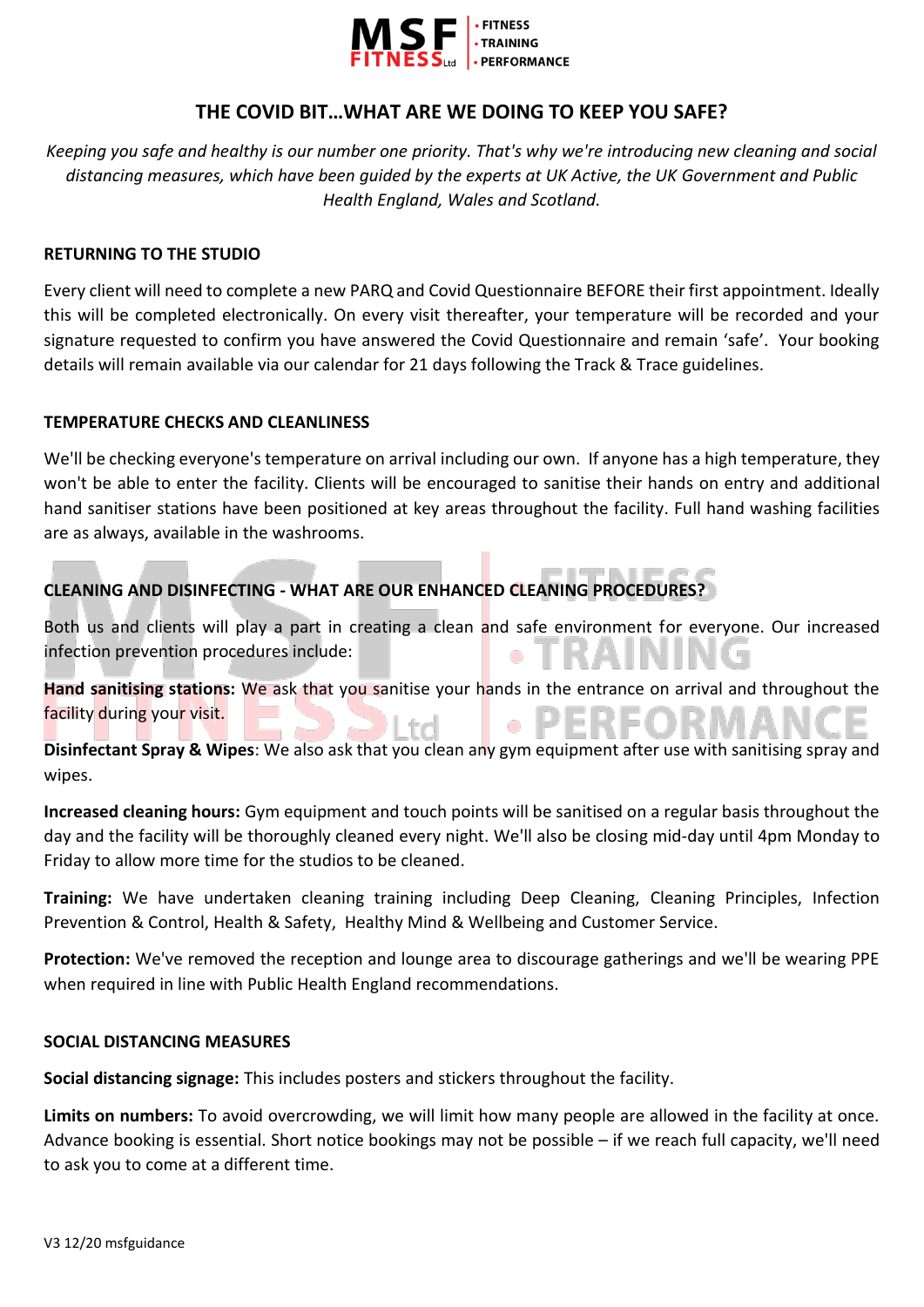

**Smaller classes:** Studio capacity will be reduced for group exercise classes to allow for the 2-metre social distancing and hygiene rules. When you're waiting for and during your class, please follow social distancing rules at all times. Clear the studio space as quickly as you can when the class has finished.

# **CHANGES TO CLASSES**

We're running smaller classes to keep everyone safe. These will be timetabled to make sure we have enough time to clean the studios and equipment. Those on monthly class packages will be prioritised first and we advise sticking to the same class each week where possible.

# **PROTECTING YOU AND US**

We've removed our reception desk so all payments will be via Direct Debit or contactless. Water is available to purchase cash only (no change available).

## **HOW YOU CAN KEEP YOURSELF AND OTHERS SAFE**

To keep our facility as safe and clean as possible, we need your help too. We ask that you follow a few simple

rules when you visit us...<br>
and the state of the state of the state of the state of the state of the state of the state of the state of the state of the state of the state of the state of the state of the state of the stat

• PERFORMANCE

# **BEFORE COMING TO THE GYM**

Stay home if you're unwell. Please don't come to the studio if you feel sick or have COVID-19 symptoms or if you have been around someone who has been diagnosed.

 $\Box$  I td

# **BRING YOUR OWN**

Bring a full water bottle as the sinks are no longer in use for drinking water. The kitchen is for staff only. Bottled water will still be available to purchase – cash only. We request you don't use your sweat towel for the wiping of gym equipment. We are no longer able to supply sweat towels. Antibacterial wipes and blue roll etc will be provided for use. **The use of a towel is still essential when using a Wattbike so please ensure you remember to bring one.** 

### **ARRIVE READY TO WORK OUT & TRAVEL LIGHT**

Please come in your workout gear where possible to avoiding filling up the washrooms. We won't have as much storage available as usual, so please think about how much kit you're bringing with you.

### **WHILE YOU'RE AT THE STUDIO**

Please wear a mask to arrive and leave the studio as well as in the corridor and toilets as this is when you will be likely to meet others. We advise against wearing face masks when training as these can hinder your breathing while exercising.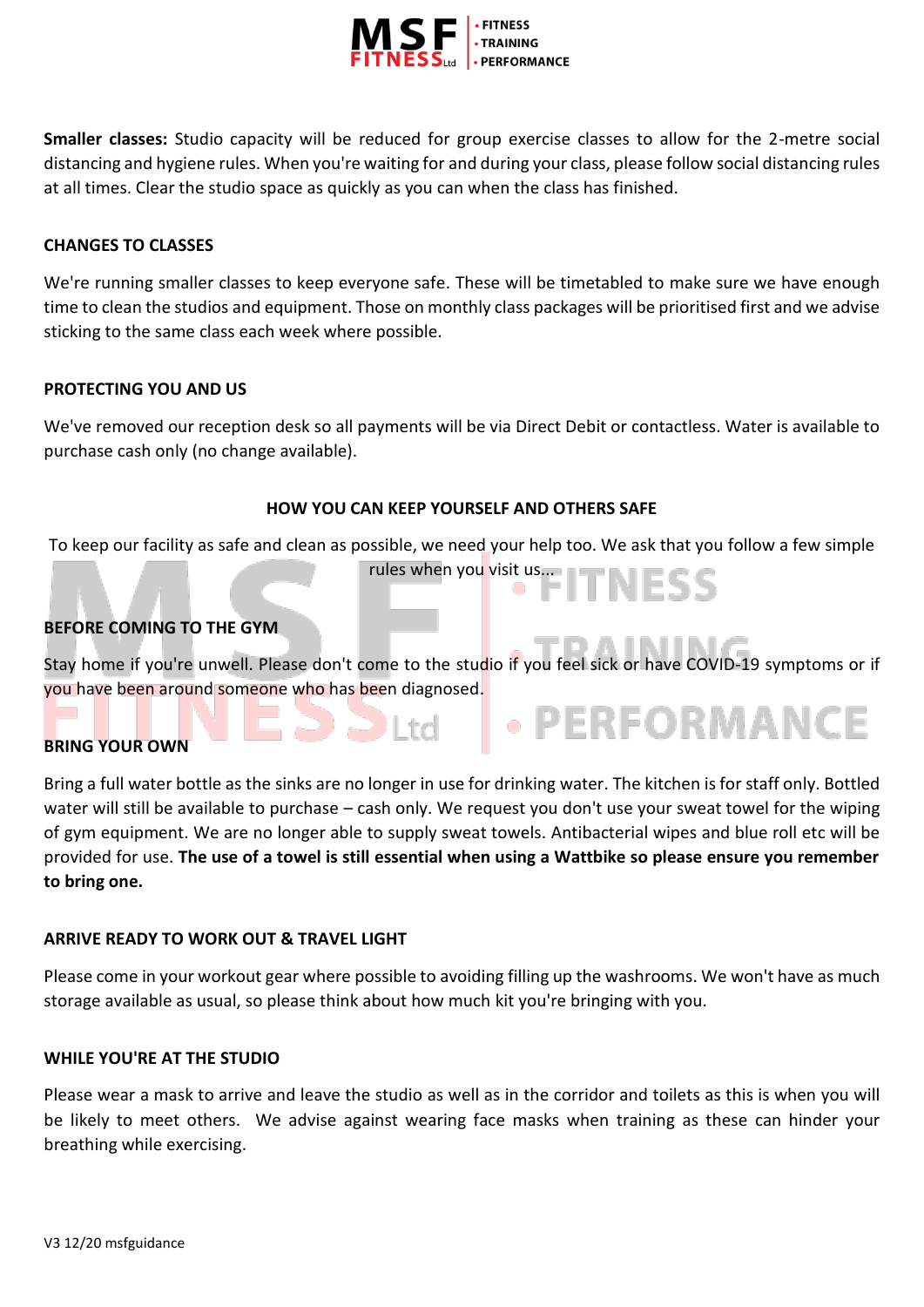

### **USE HAND SANITISING STATIONS**

You'll find these at the top of the stairs and throughout the facility. Please use before, during and after your workout. Please make sure you follow proper handwashing if you use the washrooms. If you sneeze or cough, do it into your elbow. Tissues will also be available.

## **IF YOU'RE DOING A CLASS**

Try to arrive no more than 5 minutes early and follow the social distancing rules while you're waiting for the class. If you arrive early, please wait outside, preferably in your car to avoid gathering at the shared entrance. When entering, keep your distance and stand in a space whilst waiting. When it's over, please leave the studio as quickly as possible to enable us to clean and prepare for our next clients.

## **FOLLOW THE SOCIAL DISTANCING SIGNS AND STAY IN YOUR AREA**

Stay at least 2 metres from others as much as possible throughout the facility.

# **CLEAN YOUR EQUIPMENT AND MATS**

All equipment is cleaned before use. Please clean your own equipment after use with the cleansing packs distributed around the facility.

**. TRAINING** 

# **KEEP TO YOUR WORKOUT TIME SLOT**

Please try to be on time for your booked session. Also, please do not arrive early! This will enable us to manage availability and appointments for other clients while we work at a much lower capacity.

# **ONLY SHOWER IF YOU'RE GOING TO WORK**

We're limiting showers to those who are going straight to work after training, so please shower at home where possible. If changing or using the washroom facilities, please vacate the room as quickly as possible as there will be a 3 person limit at any one time.

### **IF YOU'RE NOT READY TO COME BACK JUST YET**

Whenever you're ready, we'll be there to make your return as straightforward as possible.

### **ONLINE WORKOUTS**

Don't forget you can still use our digital resources from home as they will remain in the private Facebook group (monthly members only) and on our YouTube channel.

**We'll keep you updated on any changes. Thank you for your continued patience. Also, we want to reassure you that if there is a reported case of COVID-19 in the facility, we'll tell you straightaway and close for a full clean of the entire building. Whether you decide to come back to the studio, or prefer working out at home for now, we understand. If you have any questions at all, please contact us.**